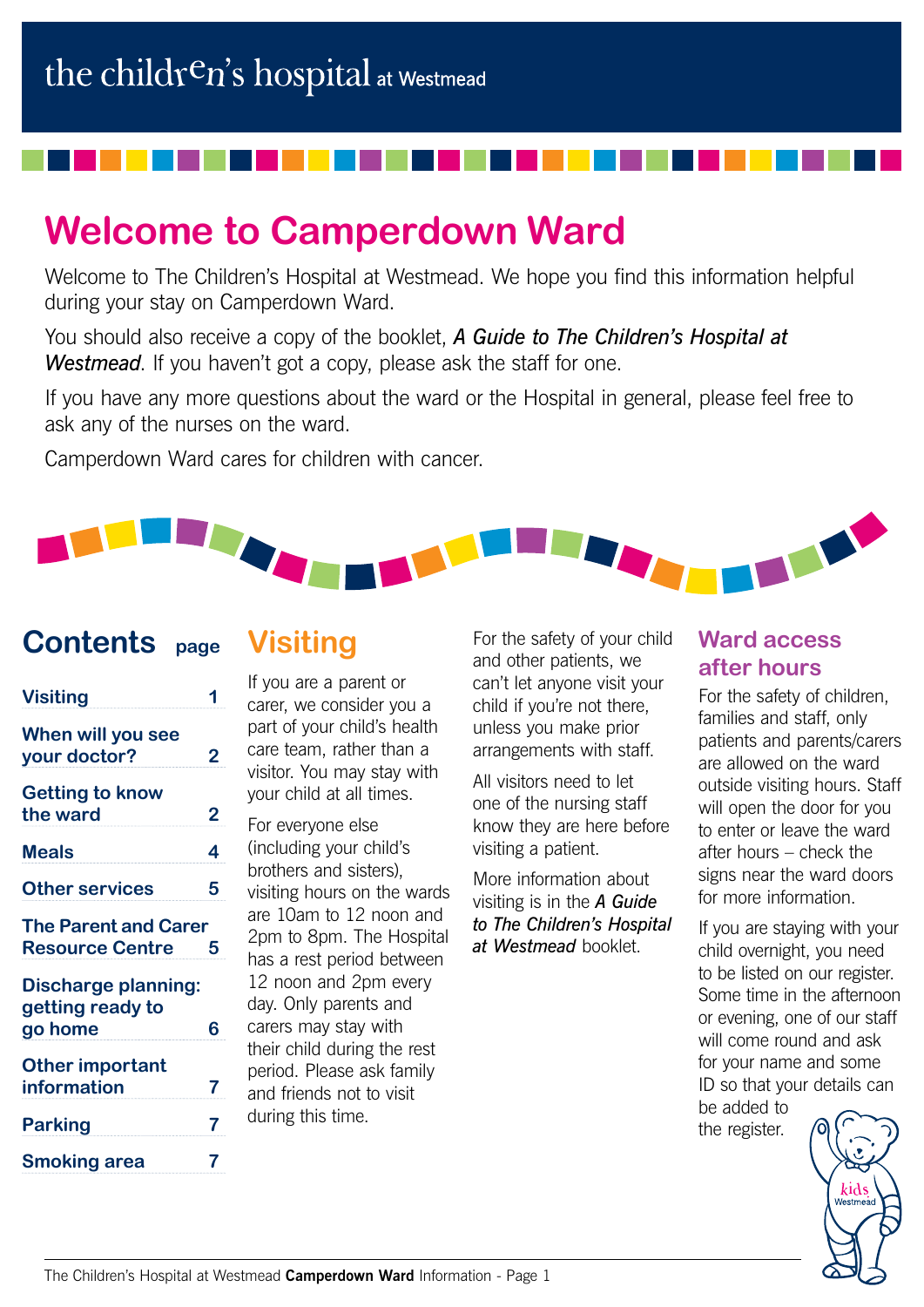# **When will you see your doctor?**

Your doctor will see your child every day, but there is usually no set time. Please let your nurse or the ward clerk know if you are leaving the ward, so they can get in touch with you if your doctor comes in to see your child.

The resident or registrar (junior doctors) in your child's medical or surgical team will let your child's consultant know that you are in Hospital. Often, your child is seen by the resident or registrar, rather than the consultant, but they will be reporting to the consultant. In most cases, junior doctors and the nursing staff will provide most of your child's day-today contact and care.

A *resident* is the most junior member of the medical team. They have practiced medicine under close supervision in an adult hospital for at least two years before working at this Hospital.

A *registrar* is a doctor who is training to become either a paediatrician or a surgeon.

A *consultant* is a specialist in a particular area of medicine, e.g. renal medicine (related to the kidneys and bladder) or ophthalmology (eyes). All consultants are responsible for teaching and supervising our junior doctors.

# **Getting to know the ward**

The nurse who admits your child to the ward will show you and your child around the ward. This will help you become familiar with the ward and know where everything is. If this doesn't happen, please speak to a member of staff.

Our Volunteers can take you for a walk to show you the rest of the Hospital, if you would like. Please ask a member of staff to arrange this for you.

#### **Ward specific information**

Camperdown Ward has Hepa-filtered positive pressure air conditioning. This helps to protect patients who are immunosupressed.

To help maintain positive pressure, please keep the bedroom door closed at all times.

## **Care boundaries**

As a member of your child's health care team, we strongly encourage you to be actively involved in your child's care and in decisions for their future care. However, *it is very important that you provide care for your child only*. Please speak with a nurse if you have concerns for another child.

#### **Safety**

Keeping your hands clean is the single best way to prevent the spread of infections in the Hospital and at home. Please wash your hands before and after touching, feeding and changing your child and ask your visitors to do the same. Also, if friends or family are unwell, please ask them not to visit.

Please feel free to ask staff caring for your child if they have washed their hands when they enter your child's room.

For more information on reducing infection, ask staff for a copy of the brochure for kids, parents and families, called 'Stopping the spread of germs'.

Patients and carers must not share beds with patients. It is not safe to put your child into your chair bed with you and patient beds are not designed for adults. Please always put your child to sleep in their bed where we can safely care for them.

Very small objects or toys must be kept out of reach of our smaller patients. Please make sure these items are securely out of reach at all times.

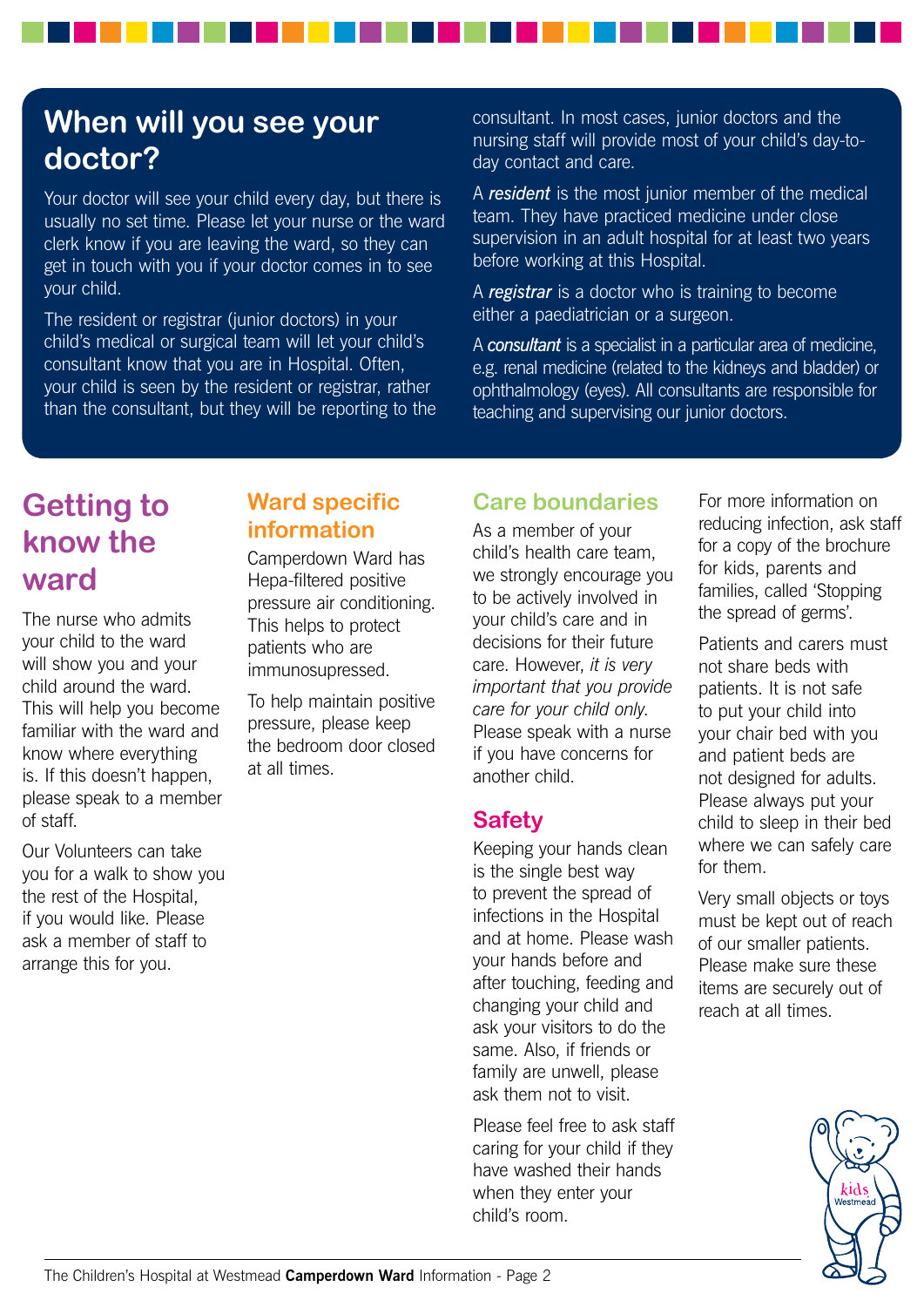#### **Security**

Please try to keep valuable items at home, if possible. If you do have valuable items with you, including your mobile phone, jewellery, cameras or money, please keep them safe at all times.

#### **The ward kitchen**

The ward kitchen can only be used by staff. Please speak with a member of staff if you want food or drink from the kitchen.

To prevent children from getting burnt, no hot drinks or boiling water are allowed in patient areas.

#### **Showers and toilets**

Most wards have shower and toilet facilities in the parent lounge which can be used by parents and carers at any time. We will provide you with clean towels and you can buy toiletries from the vending machines around the Hospital if you need them. Please don't use the children's bathrooms.

#### **Phones**

You can receive calls from friends and family directly to your bedside phone. When you arrive at the ward, you will be given the number – please let someone know if this doesn't happen. Please note that if you receive a phone call after 8pm or before 7am, it will automatically

#### **Parent Lounge**

There is a parent lounge on most wards. This is a child-free space where you can go to relax, watch TV, enjoy the free tea and coffee facilities or have something to eat in peace and quiet. A small fridge is provided where you can keep food. Please label any food with your child's name and the date. Any unlabelled food will be thrown away. There is also a fridge in your child's room that you can use to store your food.

Please keep the volume of the TV to a minimum, for the sake of all parents/carers using the lounge. The TV will be turned off in the evenings, as there are parents/carers sleeping in the rooms attached.

Please keep the parents' lounge, room and bathroom facilities clean and leave the area as you would like to find it yourself. If the area is dirty, please let a member of staff know so we can organise a cleaner.



be diverted to the nurses' station, to not disturb others in the room.

You are also able to make free calls from the bedside phone to any Australian landline or mobile phone. For calls within Sydney metro, or calls to any Australian mobile phones, dial **401 2340**, and then the number. For calls outside the Sydney metro area, including interstate, dial **401 1110**, and then the number.

We ask that you be respectful of other patients and families by keeping your phone calls brief and please do not make calls from the ward late at night.

There are public phones located around the Hospital. Staff can direct you to the nearest public pay phone.

Phone cards purchased at the Kids Plus Chemist or the Bear Bite Cafeteria can be used to make calls from public phones and bedside phones in the Hospital.

## **Using your mobile phone**

It is usually fine to use your mobile phone on the wards, but it may interfere with medical equipment in some cases. If you would like to use your mobile phone, please ask nursing staff first.

#### **Television and other entertainment**

Each bed has access to the in-house Starlight Channel (channel 8), and the radio. Commercial channels are also available. Handsets placed near your child's pillow will allow them to hear the TV without disturbing others in the room. We ask that all TVs are switched off at 9.30pm so that patients can rest.

A Child Life Therapist can use play and other activities to help your child if they are feeling stressed or have concerns about being in hospital and having treatments. The Child Life Therapist can also give your child toys or craft activities to help keep them entertained while they're in Hospital. Please ask one of the staff if you'd like a Child Life Therapist to visit your child.

If your child is not able to go to the Hospital school, the teacher will usually come to the ward and bring school work.

#### **Emergency equipment drawer**

The left drawer of the bedside locker is reserved for emergency equipment and is labelled 'Staff Only'. Please do not put anything in this drawer.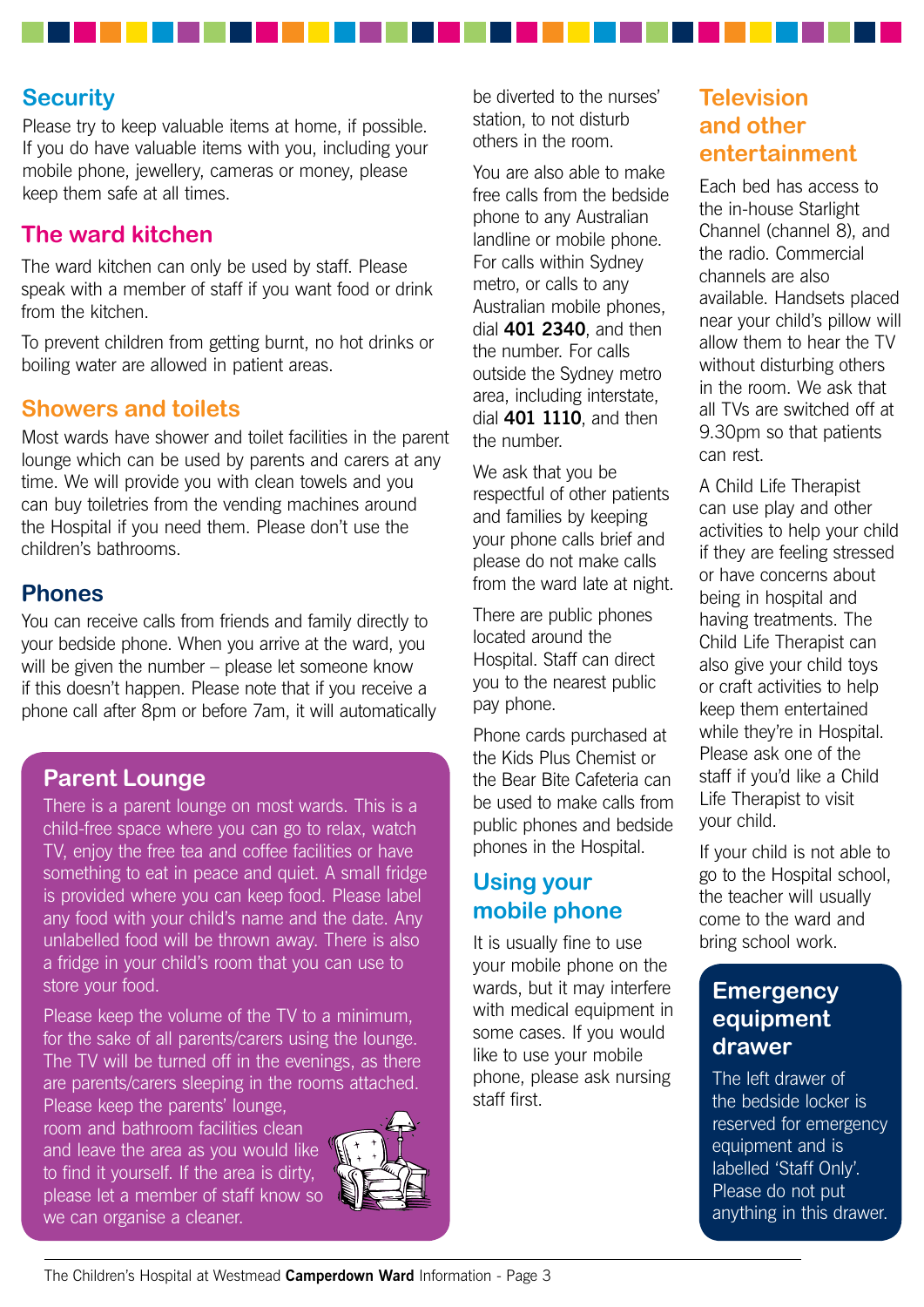## **Meals**

#### **Patient Meals**

Most patients receive a menu and can choose their meals (if your child has a short admission, they may not have the chance to do this). There are Dietary Assistants and Dietitians who are available to answer questions or help with any special dietary needs. A snack trolley for patients is located on each ward.

Never give food or drink to your child if there is a 'Nil by Mouth' or 'NBM' notice on the bed. This could be dangerous for your child. Please never give food or drink to any child other than your own.

#### **Meals for Parents**

Meals are not provided for parents free-of-charge. There are a number of places at the Hospital where snacks and meals can be purchased from early morning to late evening.

#### **On level two (street level):**

The Bear Brasserie Monday – Friday, 8am to 7pm

**Starbucks** Monday – Friday, 6am to 11pm

Saturday and Sunday, 7am to 10pm

#### **On level one:**

The Bear Bite Café Monday – Friday, 8am to 8pm

Saturday, Sunday and Public Holidays, 8.30am to 6.30pm

You are welcome to bring food onto the ward and store it in the fridge in the parents' lounge area or in the fridge in your room. Please remember to mark food clearly with your name and the date.

Snacks can be purchased from a trolley that the Volunteers bring to each ward every weekday morning (except on public holidays). Snacks, drinks and other items, such as toiletries, are also available from vending machines around the Hospital.

#### **Bringing Food into the Hospital**

Food safety is important for you and your child. To stop bacteria spoiling food, food needs to be kept below 5°C or above 60°C, otherwise it can become spoiled and may cause food poisoning.

#### **If you bring food into the Hospital, please remember:**

- Hot food is difficult to keep hot, so it's better to chill the food overnight.
- Bring cold food or chilled food in an esky with ice. Remember, bacteria will multiply if the food is not kept consistently cold.
- Food can be reheated in the microwave on the ward. Please make sure it's thoroughly heated through before eating.

If you want to bring food in for your child, please talk to staff first, to make sure it won't interfere with your child's diet or treatment plan.



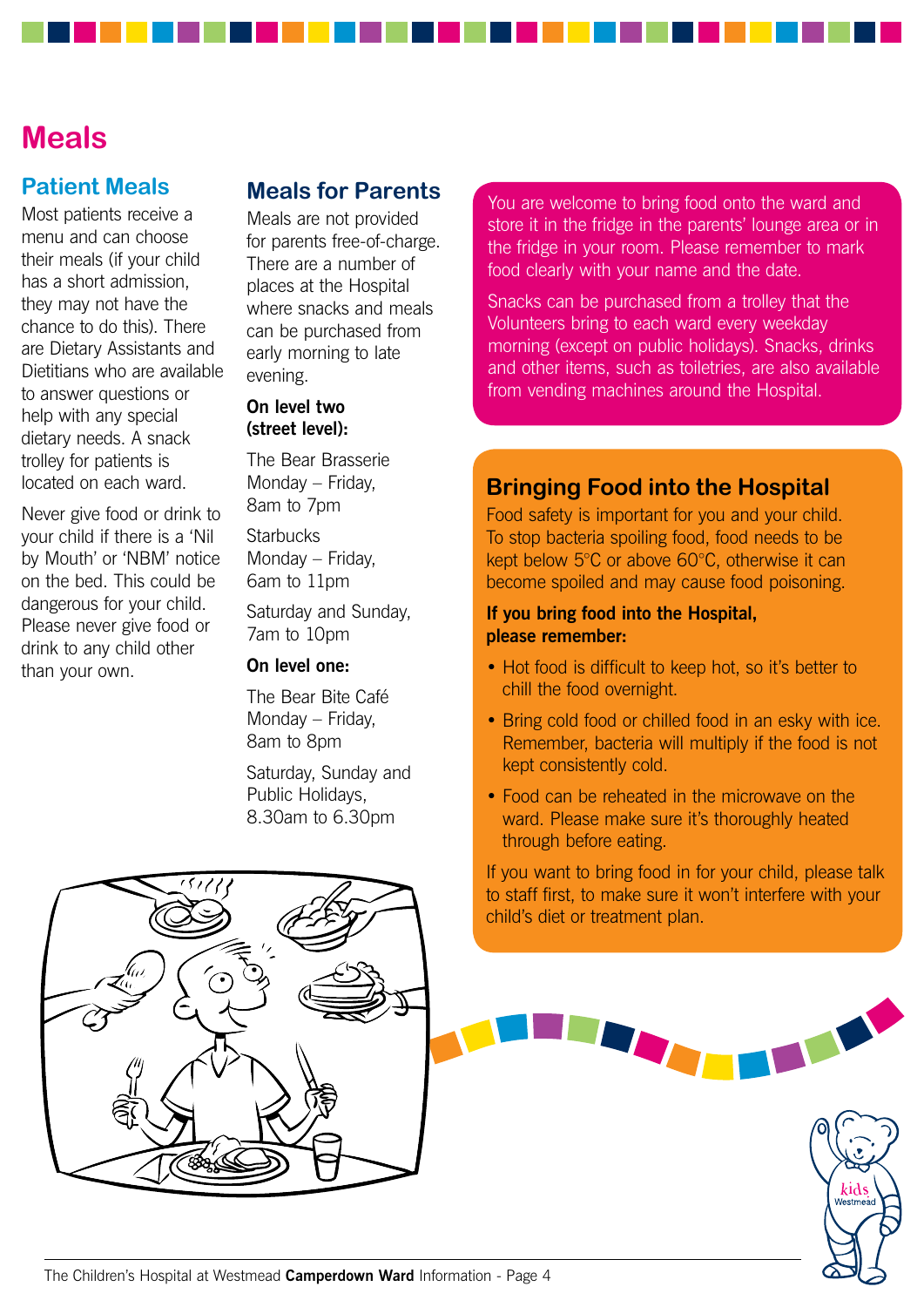# **Other services**

#### **Patients' Friend**

The Patients' Friend is here to represent the interests of you and your child and, where appropriate, negotiate on your behalf. If you have an issue with any aspect of your child's hospitalisation, firstly please let a member of your child's health care team know. If you are not satisfied, please phone the Patients' Friend on (02) 9845 3535 or on extension 53535 from your bedside phone. The office of the Patient's Friend is on level two of the Hospital, next to Kids Health.

### **Accommodation**

You can stay overnight on a chair bed beside your child's bed. There is room for only one parent/ carer to stay by the child's bedside overnight. If this is a problem, please speak with the Nursing Unit Manager or Nurse in Charge of the shift.

All chair beds must be folded up in the morning for safety reasons. Please reuse the linen while you are staying at the Hospital.

Please make sure you're not blocking the emergency equipment drawer when you are sleeping in the chair bed.

A limited number of parent rooms are also available on most wards, for a nightly fee. These

rooms are allocated by the Nursing Unit Manager and, as availability is very limited, a number of factors are taken into account when a room is allocated.

You may also stay in the Parents' Hostel on level two of the Hospital. Rooms sleep up to two adults. To book a room, please phone the Parents' Hostel directly on (02) 9845 2958 or on extension 52958 from your bedside phone. There is a nightly fee to stay in the Hostel.

No other children can stay in the Hospital overnight, except if they have to be with you to be breastfed.

## **Sibling Care**

The Sibling Care Centre is located at the bottom of the ramp on level one. For a small fee, the Centre can provide childminding for the brothers and sisters of children who are in Hospital. The Centre is open seven days, 9am to 3pm Monday to Friday and 10am to 2pm most weekends and is staffed by trained volunteers. Please pack lunch if your child will be there during lunch-time. The Centre closes on Christmas Eve and reopens at the beginning of February each year. For bookings, please phone the Volunteer Service on (02) 9845 3840.



# **The Parent and Carer Resource Centre**

The Parent and Carer Resource Centre, located on level two of the Hospital, opposite Kids Health, is provided by the Carer Support Program.

The Centre has been designed by parents for parents. It provides a relaxing and homely environment where parents and carers can take a break and it is staffed by a team of trained Carer Support Volunteers who are dedicated to providing a friendly atmosphere and a listening ear.

The Resource Centre offers a range of free services to parents and carers and we will try to respond to any query or request. If you cannot make it into the Centre or prefer not to leave your child's bedside, our Volunteers can come to you to keep you company or to bring you carer or local information. Just phone 50580 from the bedside phone. For more information about the Parent and Carer Resource Centre, refer to the booklet *A Guide to The Children's Hospital at Westmead*.

#### **Volunteers**

Volunteers are available if you need someone to sit or play with your child when you can't be there. Ask the nursing staff or the ward clerk and they can arrange this service for you.

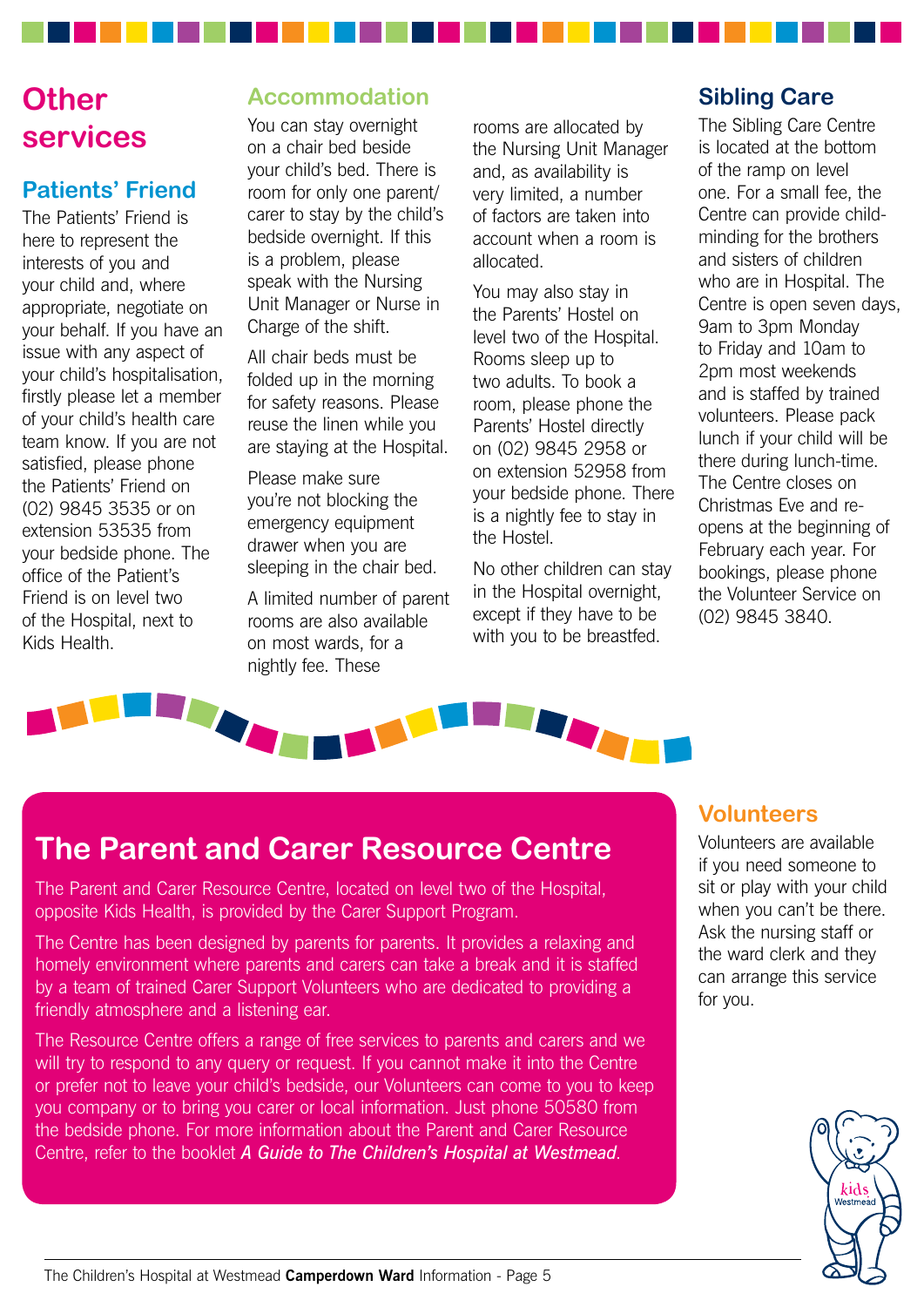## **Radio Bedrock and the Starlight Express Room**

Radio Bedrock and the Starlight Express Room are on level two of the Hospital (opposite Camperdown Ward).

You can go up to the Starlight Room to play video games, do art and craft or to just hang out. If you can't go to the Starlight Room you can call them on the bedside phone to request music or a movie or to enter one of the many competitions.

This area is a retreat for patients and is a 'doctorfree zone'.

The Starlight Express Room is open Monday to Friday, 10.30am – 5pm and Saturday, Sunday and public holidays, 11am – 4pm.



#### **Radio Bed Rock Studio (live interactive show)**

Monday to Friday, 6pm - 8pm

#### **Radio Bed Rock Song Request line (phone 53577)**

Monday to Friday, 10.30am - 5pm

Saturday and Sunday, 10.30am - 2.30pm

You can use this space to write down questions you have for any of the staff looking after you/your child or any information about your child you think they should know.

# **Discharge planning: getting ready to go home**

We will try to keep you informed of any plans we have to send your child home. Discuss your child's discharge plans early with their doctor so you are well informed and can make necessary arrangements with your family.

You will receive a discharge summary which will either be given to you before you go home or will be posted to you. If your child needs a follow up appointment, you may be given a phone number to make the appointment, or we may make the appointment on your behalf and phone you with the information. Please check with staff.

Staff will tell you if you need any medication for your child before going home, but you should also ask them about this.

#### **If your child is given new medication, make sure you fully understand how to give the medication and what side effects to look out for.**

Please let us know as soon as you can if there are any problems which may delay your child's discharge, such as lack of transport. As there are usually other patients waiting for a hospital bed, we can't allow your child to stay in the bed after they've been discharged. We may be able to help you with alternate arrangements, so please speak with staff if you have any issues.

There are facilities in the Hospital you can use while you're waiting to leave the Hospital, such as the Parent and Carer Resource Centre or the Kids Health bookshop, both on Level Two. Your nurse can give you more information.